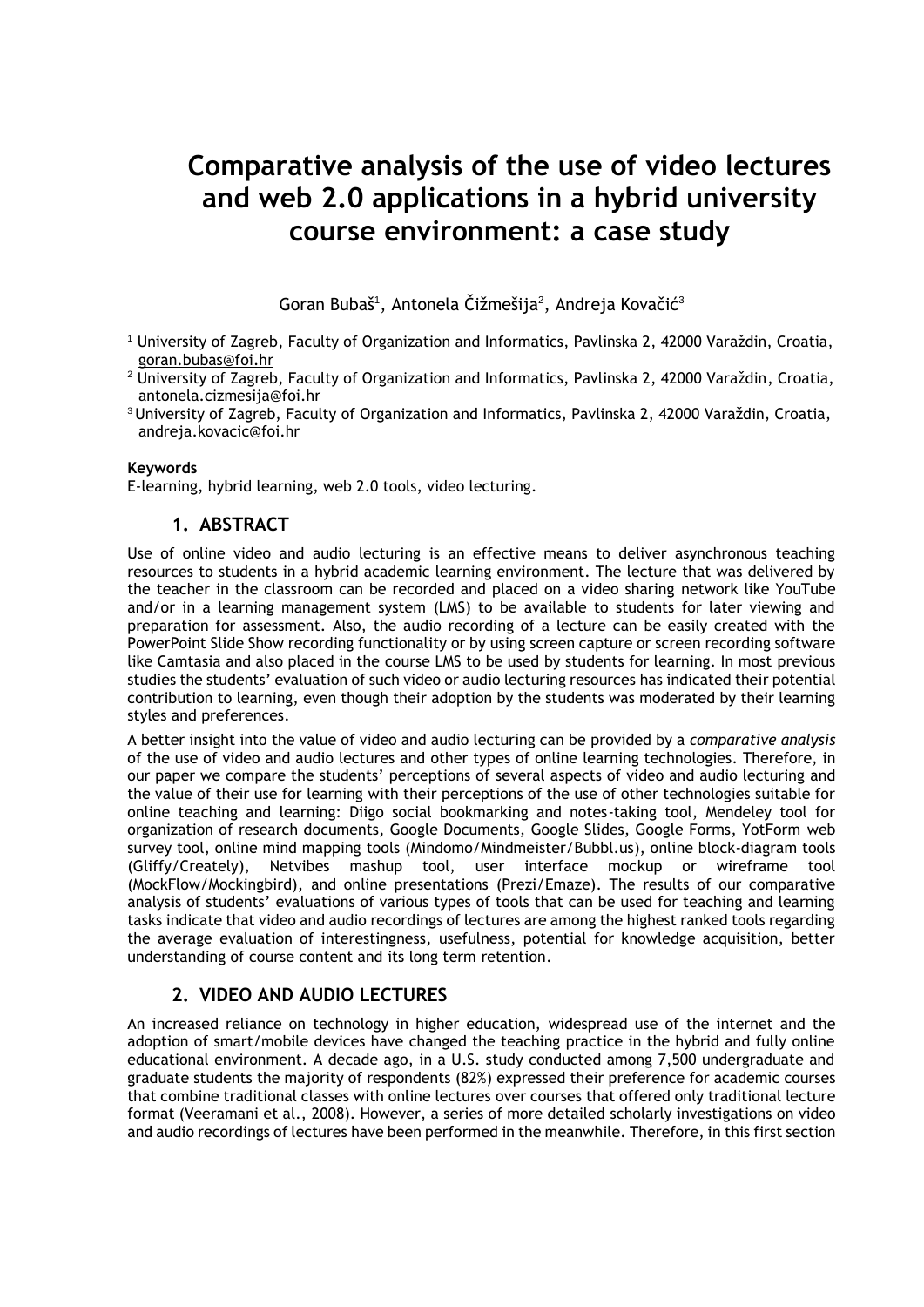of our paper a brief overview of more recent research regarding the use of video recordings of lectures is presented.

## **2.1. Importance of using video lecture recordings in higher education**

Online video materials are widely used learning resources and are frequently found in the form of class lecture recordings, YouTube videos and massive open online courses (MOOCs). In terms of pedagogy, as the literature suggests, video-based learning has also proved to be effective in implementing currently popular *flipped classroom* instructional model **(**Yousef et al., 2014). The flipped classroom concept implies a set of pedagogical approaches that "(1) move most information-transmission teaching out of class, (2) use class time for learning activities that are active and social and (3) require students to complete pre- and/or post-class activities to fully benefit from in-class work" (Abeysekera and Dawson, 2015, p. 3). Accordingly, the theories underpinning the flipped classroom approach include constructivism, active learning and peer-assisted learning (Bishop and Verleger, 2013).

In their *review of video-based learning research*, Yousef et al. (2014) established that using video in teaching can be combined with a number of pedagogical methods (collaborative learning, video summarization and hybrid learning, among others), and may lead to: (1) development of learners' knowledge and skills, (2) improved opportunities for interaction among participants, and (3) greater satisfaction with the learning environment, which in turn can have implications on motivation and attention. Yousef et al. (2014) emphasize that *positive outcomes* of video-based learning are largely dependent on the use of *appropriate pedagogical approaches*. Similarly, another *metastudy* on instructional video podcasts implicated that their *successful* implementation may be predominantly related to pedagogy in the use of the available teaching and learning technology, and that the potential benefits of the use of video material are accompanied by almost as many possible shortcomings (see for instance: Kay, 2012). In a Canadian study (Wagner et al., 2013, p. 3) on the use of flipped lectures in Electronic Systems Engineering courses several methodological issues related to the use of video lectures were explored, including: integration of video lectures as a means of better use of class time and "strategically designed in-class activities"; the quality, duration and timeline of video lectures; and balanced workload on students provided by the addition of a flipped out-of-class component.

Progressive technological development enables the use of video recordings across multiple platforms and devices (notebooks, tablets, smartphones etc.). One of the main roles of technology in higher education is the improvement of access to learning material anytime, anywhere and from any device. For instance, the findings of McKnight et al. (2016) demonstrated that in a learner-centered approach in which students used their mobile phones to watch course-related short videos, their understanding of a learning topic was enhanced. It must be noted that video lectures are not only an effective vehicle for content delivery but also make the teaching presence possible in the virtual setting (Scagnoli et al., 2017).

The success of implementing instructional technology can also be associated with learners' individual characteristics. In higher education students are well experienced with the internet and it is common not only to view them as *digital natives* but also to differentiate between students as digital *visitors*  and digital *residents* (see: White et al., 2012) when analyzing their practices in the use of technology for education. While digital *visitors* use the internet/web in a more private fashion, try to avoid risks and perform specific useful tasks, digital *residents* appear to be dwellers in this virtual territory where they regularly use social networks to engage with groups of friends or colleagues, tend to live a portion of their life online and lose the distinction between being online and offline. Therefore, *visitors* and *residents* may have a different perception of educational technology – while the *visitors* may be primarily looking for benefits, the *residents* may be immersed in the virtual space of the internet and could be perhaps even embracing online educational technology as a part of their "natural" habitat. One of the important questions regarding the use of video and audio lecturing would therefore be its respective acceptance by digital *visitors* and *residents*. Speaking of digital *visitors*, several studies have shown that, in spite of their favorable evaluation of online video lectures, some university students still prefer conventional face-to-face lecturing (see for instance: Griffin et al., 2009; Luttenberger et al., 2018), so it may be worthwhile to examine various factors that may contribute to students' attitude towards the use of online audio and video recordings of lectures.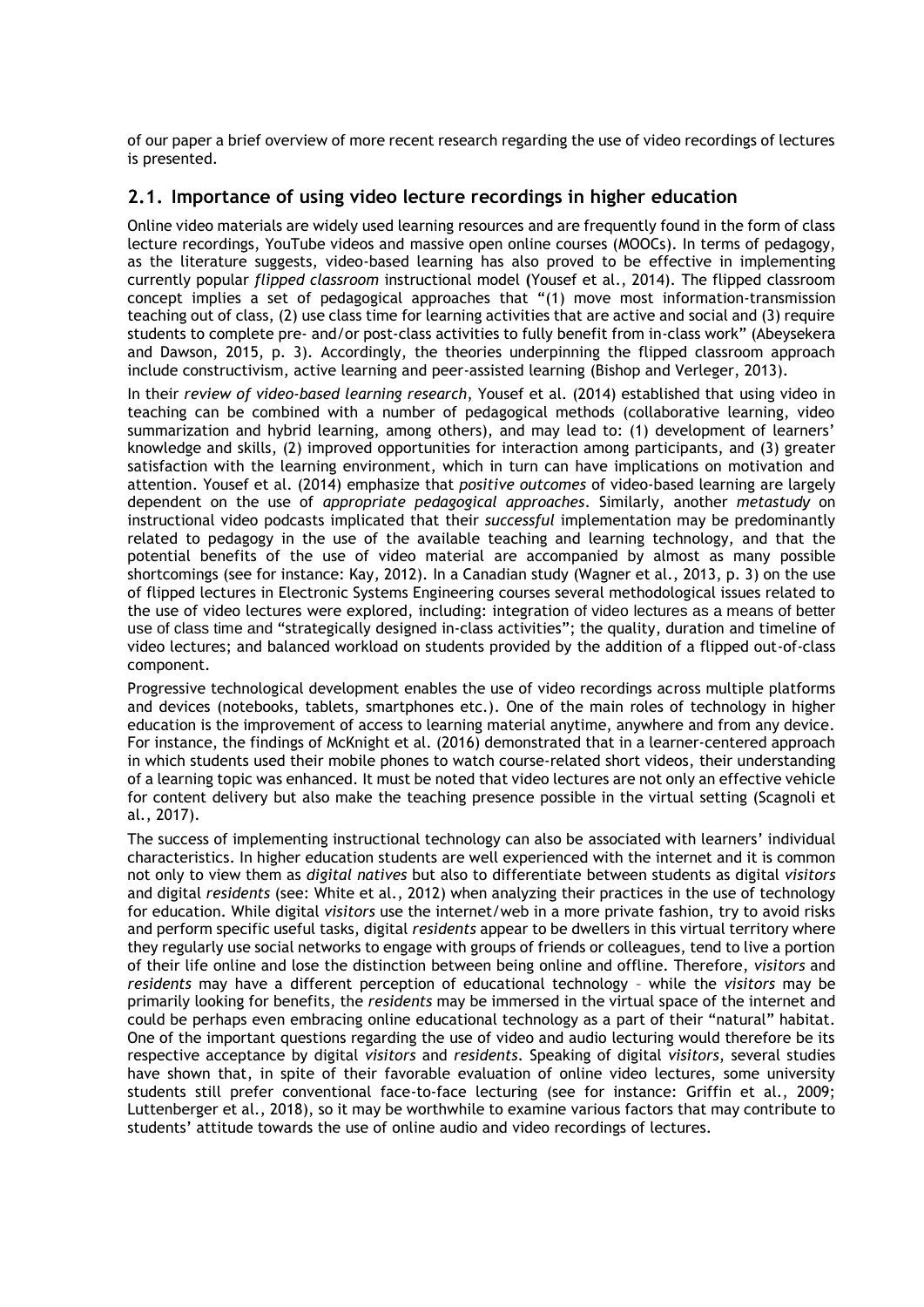## **2.2. Impacts of video-based learning**

#### *Uses of video lecture recordings, perception of their use and viewing behavior*

A recent paper by Henderson et al. (2017) revealed that one of the benefits frequently cited by the surveyed students regarding the use of *video and audio recordings of lectures* was "reviewing, replaying and revising of digital learning materials" (with 27.9% positive responses). However, it must be noted that their study also reported even greater percent of beneficial utilizations of other educational technologies: (1) organizing/managing of the study material/activities, for instance, by using the *Moodle learning management system*, (2) flexibility of place and location of learning activities by using *notebooks, library websites and databases*; and (3) saving time by using *online library resources, writing digital notes and word processing, as well as online assignment submission*.

In a study by Leonard (2015), 68% of students reported that videos were included in their classes and as many as 79% of them watched videos voluntarily for the following purposes: to help them in better understanding of class material (teachers' lectures in class are not always sufficient), to see the required steps in performing a certain task (e.g. watch a video tutorial), to view practical examples of concepts, as well as to get another perspective on a subject. His study revealed that in most cases the students looked for videos on YouTube (71.2%), Google search engine (44.8%) or their course web page (43.3%), but it also established that they seldom watched a video for more than 5-20 minutes. Variation in the students' behavior regarding the frequency and patterns of use of video lecture recordings may also be at least partly attributable to their learning achievement. For example, Owston et al. (2011) found that while using video captures in large undergraduate courses, high-achieving students were less likely to view video lectures than low-achieving students, who also tended to repeatedly view the complete recordings, without skipping particular portions of video lectures.

The potential uses of video lectures (and perceived benefits thereof) in the aforementioned studies correspond with those in the *metastudy* by Kay (2012) or a large-scale study by Barker et al. (2014), including revising for assessment or assignment, preparation for class, revision of difficult topics, as well as making the time, place and pace of learning more flexible. It is also notable that in hybrid courses students who use videos of university lectures do not necessarily use them as an alternative to attending classes but actually tend to be present in classes more regularly (Barker et al., 2014). Moreover, the availability of online lectures is not only perceived as beneficial for strictly academic purposes, as students may also find the possibility of access to course material after course completion relevant for their professional development (Veeramani and Bradley, 2008).

When the *effectiveness* of instructional technologies is observed, it is also important to explore various *facets of student perception* of the use of technology, as well as the interrelationship between students' perceptions of different instructional technologies and their academic achievement. For example, in a study by Tang and Austin (2009) the perception of the use of technology was conceptualized through four objectives (enjoyment, learning, motivation and career application). In their research the achievement of those objectives by means of five technologies (i.e. projector, PowerPoint - slides only, video, the internet and face-to-face lectures) was explored among undergraduate business students. The highest correlations between particular objectives and technologies were established between "enjoyment" and video, "learning" and "motivation" and PowerPoint, and "career application" and the internet. On the other hand, the evaluation of technologies was also examined in terms of teaching effectiveness and its connection to students' academic achievement. In that sense, the *predictors of students' perceived effectiveness of instruction* in this study by Tang et Austin were the use of video and the internet for "learning", projector and lecture for "enjoyment", and PowerPoint for "career application" and "motivation". Interestingly, students' self-reported academic achievement measured by self-assessed GPA was still most positively associated with effective (face-to-face) lectures. These findings imply that the use of technologies should not be taken at their face value, as different technologies may also have differentiated implications for various aspects of students' perception and preferences regarding technologically-enhanced learning.

Luttenberger et al. (2018) investigated the use of video lectures in a psychology course in which students were able to choose how to integrate the content presented by means of lecture podcasts, lectures, and additional material into their learning. The comparison between students who focused on video podcasts (68.1% of respondents) and those who made little use of different modes of content presentation, or used it only occasionally, showed that the students in the first group spent more time studying, employed more learning strategies and, consequently, ranked highest in the perception of satisfaction and course achievement. These authors also claim that higher satisfaction gains in the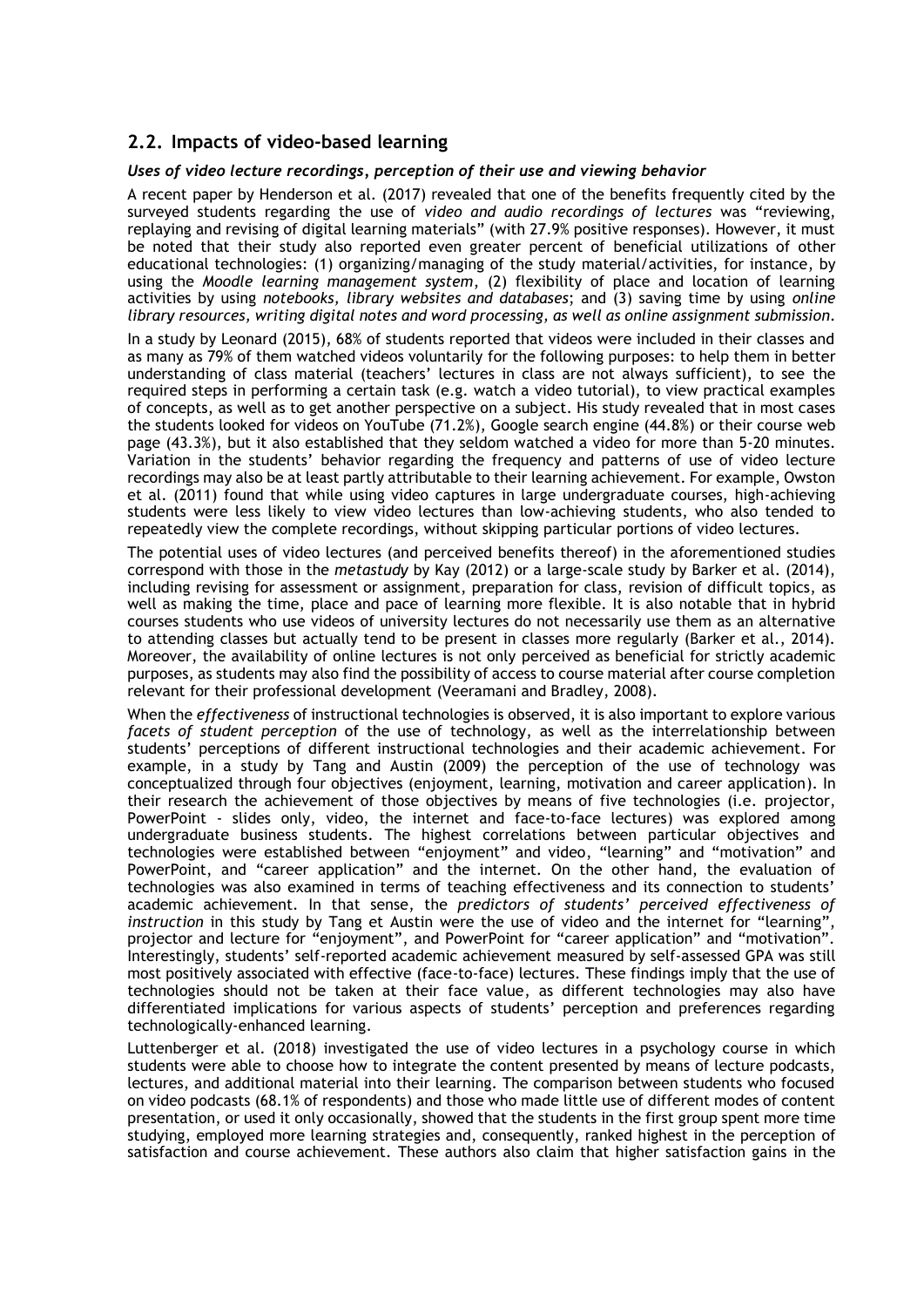group using video podcasts can be associated with the flexibility provided by a learning environment which allows students to engage in self-regulated learning. This observation resonates with arguments in favor of the flipped classroom approach, according to which "moving transmission teaching out of the classroom" enables students to better manage cognitive load (Abeysekera and Dawson, 2015, p. 9).

#### *Teacher presence in video lecture recordings*

It must be noted that, when it comes to lecture recordings, they can include audio only, video and audio, as well as other media resources such as PowerPoint slides or images. The effectiveness of the use of video lecture recordings can thus also depend on how different modes of presentation content are combined in a particular video lecture type. For example, in a study by Griffin et al. (2009) students in the group which used synchronous PowerPoint and voice lectures performed better in the test than the group in which the educational content was delivered separately via PowerPoint slides and audio recordings of the lecture.

According to Woolfitt (2015, p. 28), video teaching can be defined as "teaching via video in which the lecturer plays an active role, is visible and audible, is recorded, and where the screen presence of the teacher plays an important element in the didactic process." Woolfitt also proposes a distinction between the following three types of video teaching: (1) live lecture capture, (2) screen cast and (3) web lecture, all of which imply the lecturer's presence on the screen.

The results of a recent survey performed by Scagnoli et al. (2017) indicate that the inclusion of video lecturing in university course materials can increase students' engagement with content, better meet different learners' preferences and create a greater perception of teaching presence in online courses. According to the qualitative study by Adams et al. (2014), video lectures in MOOCs could have some of the following benefits for attendees: (1) instructor could be perceived to be "always there" for the student; (2) addressing students as a class could create a feeling of belonging and commitment; (3) instructor videos may contribute to creating a more intimate educational environment. Wang and Antonenko (2017) found that video recordings of the instructor attracted more visual attention and increased perceived students' learning, and also decreased the self-reported mental effort in learning difficult topics. In addition to reducing cognitive load, some studies have shown that the lecturer's presence can also have a positive socio-affective impact on learners (Luttenberger et al., 2018).

Korving et al. (2016) found that the visibility of the lecturer increased attention in web lectures and that the lecture with video and slides could attract more interest than the combination of audio and slides. They also found that the size of the image of the lecturer (large versus small frame) had a positive effect on attention, but that the appeal of the lecturer had no influence on attention. A recent study by van Wermeskerken and van Gog (2017) investigated whether the instructor's face and gaze in video lecturing affected the attention and learning in demonstration videos. They found that the visibility of the instructor's face did positively influence attention but had no effect on learning.

Kizilcec et al. (2014) utilized an eye-tracking methodology to investigate the use of video instruction in form of a frame of the instructor's face alongside slides. Even though participants spent about 41% of time looking at the face and preferred this mode, and also perceived it as more educational, no significant difference was found between the two modes in terms of recall ability. Still, the authors of this study recommend video instruction because of learners' positive affective response.

In our paper we will focus on the difference in the students' perception of the use of online video lecture recordings without slides and audio lectures with slides. The use of those recordings of lectures will be compared to the use of the following (predominantly web 2.0) technologies suitable for online teaching and learning: Diigo social bookmarking and notes-taking tool, Mendeley tool for organization of research documents, Google Documents, Google Slides, Google Forms, YotForm web survey tool, online mind mapping tools (Mindomo/Mindmeister/Bubbl.us), online block-diagram tools (Gliffy/Creately), Netvibes mashup tool, user interface mockup or wireframe tool (MockFlow/Mockingbird), and online presentations (Prezi/Emaze).

## **3. WEB 2.0 TECHNOLOGIES AND EDUCATION**

The educational potential of web 2.0 tools like blogs and wikies was recognized shortly after the web 2.0 concept was introduced by O'Reilly (2005). Duffy (2008) emphasized that the use of web 2.0 technologies can provide students with the opportunity to engage in collaborative content creation, as well as enable creative use of online media by the teachers within a concrete learning context using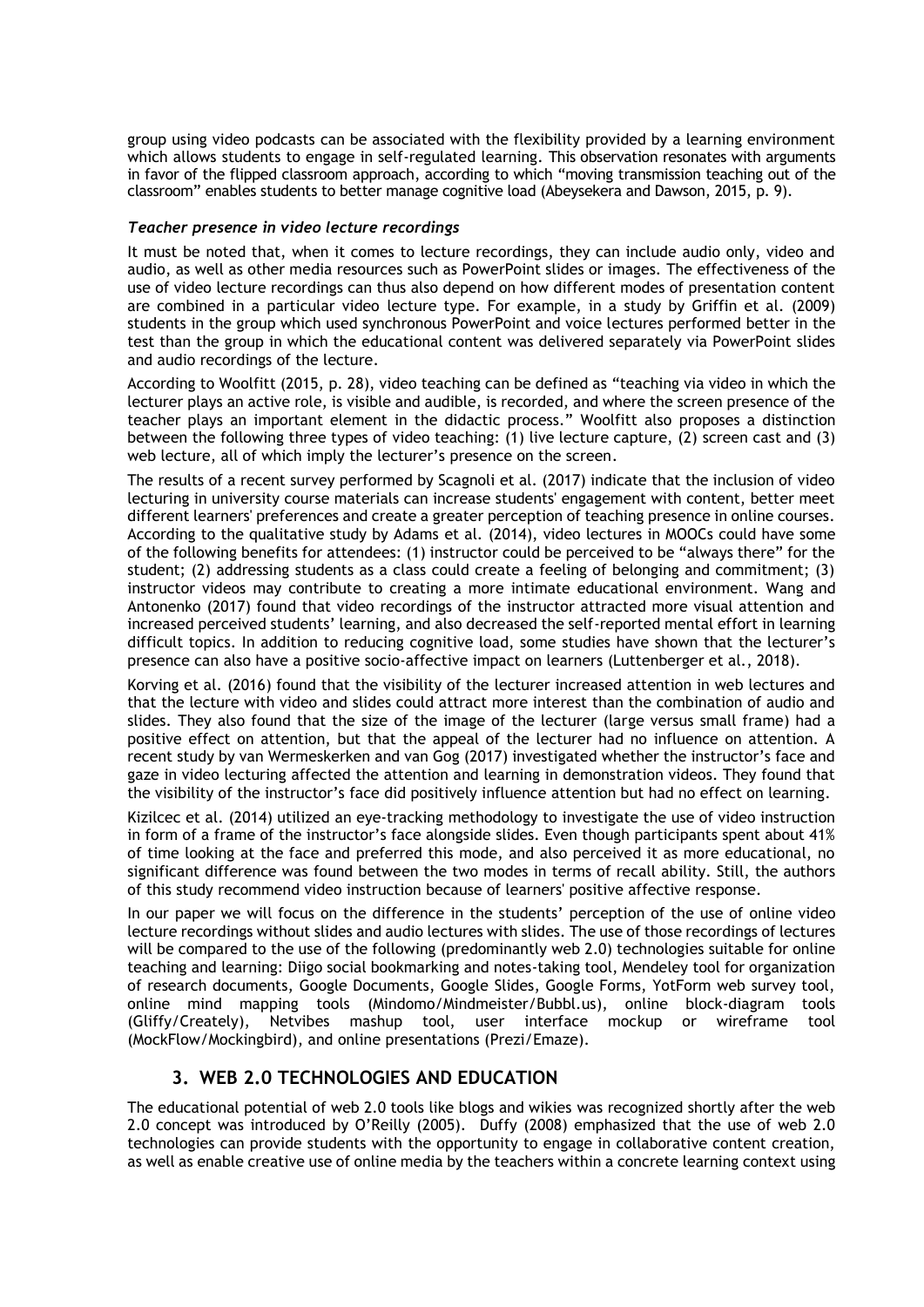an adequate pedagogical strategy and framework. A review by Hew and Cheung (2013) revealed that the use of web 2.0 technologies in combination with appropriate pedagogy can generally have a positive effect on student learning. None of the studies that they had observed indicated an unfavorable influence on learning outcomes. Both aforementioned studies (Duffy, 2008; Hew and Cheung, 2013) listed numerous benefits of specific web 2.0 tools, as well as various pedagogical activities that can be used with a specific tool to enhance teaching and learning.

A fairly comprehensive review by Conole and Alevizou (2010) includes a list of e‐learning models and pedagogical frameworks for the use of web 2.0 tools, as well as their typology including the following categories: media sharing, media manipulation and mash‐ups, instant messaging, chat and conversational arenas, online games and virtual worlds, social networking, blogging, social bookmarking, recommender systems, wikis and collaborative editing tools, and syndication. One of the recurrent insights made by the authors in this review was that web 2.0 technologies facilitate creation of community, collaboration and content sharing among learners, as well as creativity of the instructors.

In our study various web 2.0 technologies were used within a pedagogical framework based on the following premises: (1) each web 2.0 tool would serve as a part of (micro) teaching/learning strategy suitable for a specific topic of a Computer-Mediated Communication (CMC) course and related technical skill; (2) the use of a specific web 2.0 tool would have a meaningful rationale since it was intended to contribute to the students' overall score and the capability to more successfully complete the final project activity within the course.

Similar to the highlights in the overview of web 2.0 in information systems education by Harris and Rea (2009), our practical application of web 2.0 technologies in a hybrid classroom was aimed to utilize their positive aspects for learning and create a diverse, enriched and inspiring environment. How successfully we attained these goals can be judged by the results of students' evaluation of the web 2.0 tools used in the pedagogical activities that were performed during this CMC course and are presented in the following sections of this paper. We would like to emphasize again that the evaluation of the use of those web 2.0 technologies was primarily included in this study in order to compare them with the evaluation of video and audio recordings of lectures in the same course.

## **4. METHOD**

The research that is presented in this paper is a pilot study in form of a comparative analysis of the effects of various technologies for learning that were applied in a Computer-Mediated Communication (CMC) course within a graduate Software Engineering and Information Systems study. During this hybrid university course the students used various technologies like learning management system, e-portfolio, social bookmarking and notes-taking tool, tool for organization of research documents, Google Drive applications, web survey tool, mind mapping tools, block-diagram tools, mashup tool, user interface mockup or wireframe tool, and online presentations. Before the final exam the students were also provided with video and audio recordings of some lectures that had been delivered during the semester.

An anonymous survey was performed after the final exam regarding students' evaluations of interestingness, usefulness, potential for knowledge acquisition, better understanding of course content and its long term retention in relation to the use of video and audio lectures, as well the use of aforementioned web 2.0 tools.

## **4.1. Research questions**

To address the issue of students' self-reported experience with using audio and video lectures in comparison with several web 2.0 technologies suitable for online teaching and learning in a hybrid university course, we formulated the following research questions to be explored in this study:

1. What are the differences in the students' evaluation of interestingness of using a specific technology for learning?

2. What are the differences in the students' evaluation of usefulness of using a specific technology for learning?

3. What are the differences in the students' evaluation of the potential of each respective technology for learning to enable acquisition of new knowledge and skills?

4. What are the differences in the students' evaluation of the potential of each respective technology for learning to enable better understanding of the course material in comparison to traditional learning from a textbook?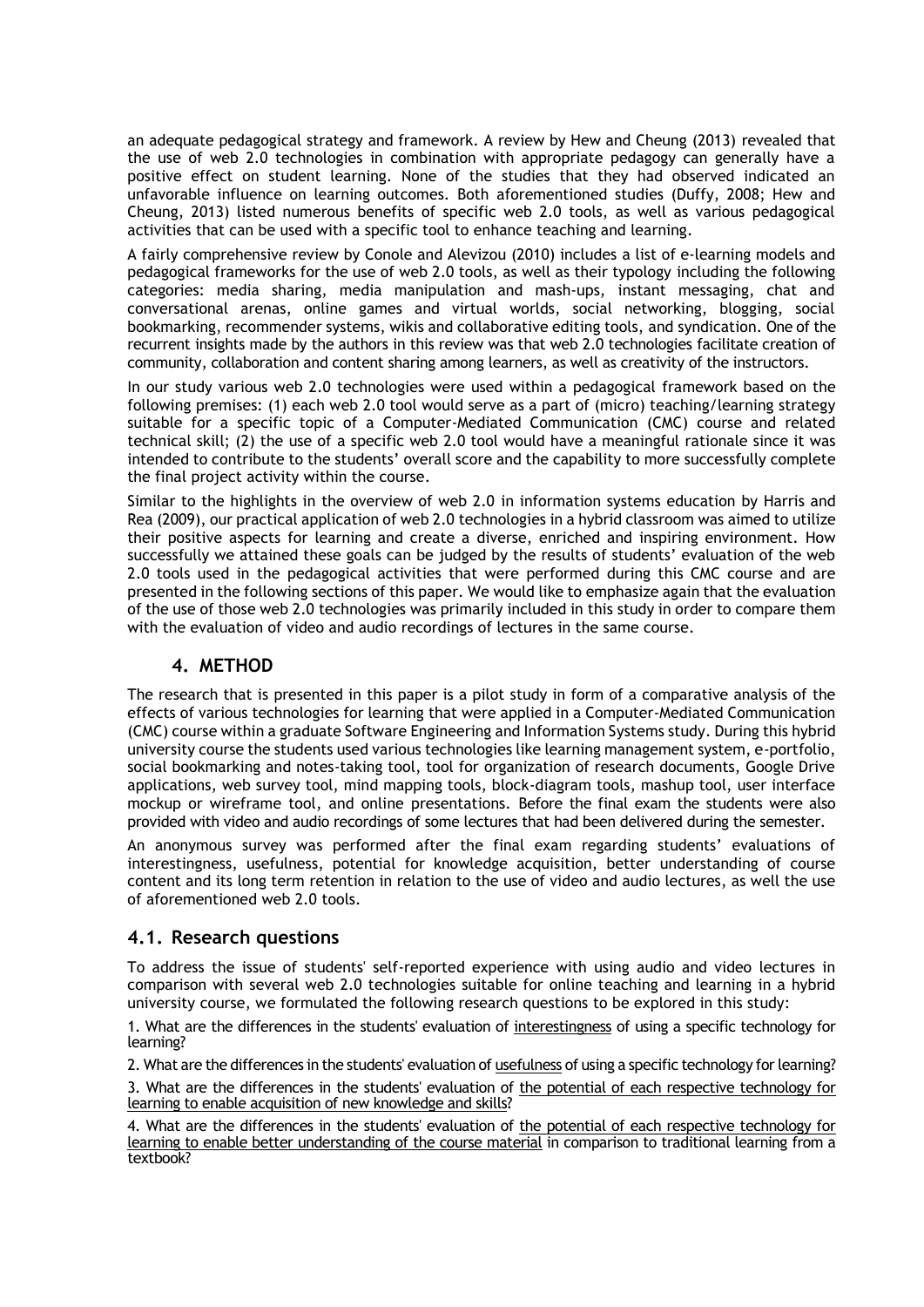5. What are the differences in the students' evaluation of the potential of each respective technology for learning to enable better and longer retention of the course content in comparison to traditional learning from a textbook?

# **4.2. Respondents**

The respondents in our study were 61 students of a graduate Software Engineering and Information Systems study who attended the elective Computer-Mediated Communication course at a Central European university.

Almost all of the students in our convenience sample were full-time, aged 21-26. Also, 80% of the students were of male gender and 18% of female gender (one student did not respond to the survey question regarding the gender). Because of their field and year of study all of the students were highly skilled in computer and internet use.

# **4.3. Instruments**

A survey was used for the evaluation of students' perceptions of video and audio lectures, as well as of various web 2.0 technologies that had been used for the tasks and activities in the course. The survey questions were related to interestingness, usefulness, potential for knowledge acquisition, better understanding of course content, and long term retention of course content. The responses to the questions were on a five-point Likert type scale ranging from 1 (very little / none) to 5 (very much). Here are two examples of survey questions: (1) "Evaluate how interesting you found the use of various technologies and tools/applications for the activities which you performed during the CMC course, including the use of e-course and video/audio recordings for revising for the first and second midterm exam"; (2) "Evaluate how useful you found the use of various technologies and tools/applications for activities which you performed during the CMC course, including the use of ecourse and video/audio recordings for revising for the first and second midterm exam".

## **4.4. Educational technologies and context of their use**

The use of each of the web 2.0 technologies in the Computer-Mediated Communication course was associated with a specific pedagogical activity. These activities are briefly described in the list in *Table 1*. The video and audio recordings of selected lectures were made available to students before the final exam. The video recordings did not contain slides but the students were instructed to open the slides in a separate window/frame and follow them while watching and listening to the video recording. In the audio lectures, the audio recordings were synchronized within the PowerPoint presentation slideshow.

It must be noted that the viewing of the video and audio recordings of lectures were not an obligatory activity, even though the students were asked to view the recordings of both types (video/audio) before attending the final exam. On the other hand, the use of web 2.0 technologies was an activity that was scored for the final course grade, so all students were familiar with at least one web 2.0 tool/application in each listed category (in the first column of Table 1).

## **4.5. Data analysis**

For data analysis the average students' evaluations for each technology were calculate based on their evaluations on a 1-5 Likert type scale which had been used in the survey. The results of the data analysis are presented graphically in *Figures 1-5*.

## **5. RESULTS AND DISCUSSION**

The results of data analyses presented in *Figures 1-5* indicate the average evaluation of each particular pedagogical activity with the use of corresponding web 2.0 tool or mode of lecture recording (video/audio) that are listed in *Table 1*. It should be noted that, in addition to the technology used for its delivery, the course related topic/content itself constituted an important component of the learning activity as well.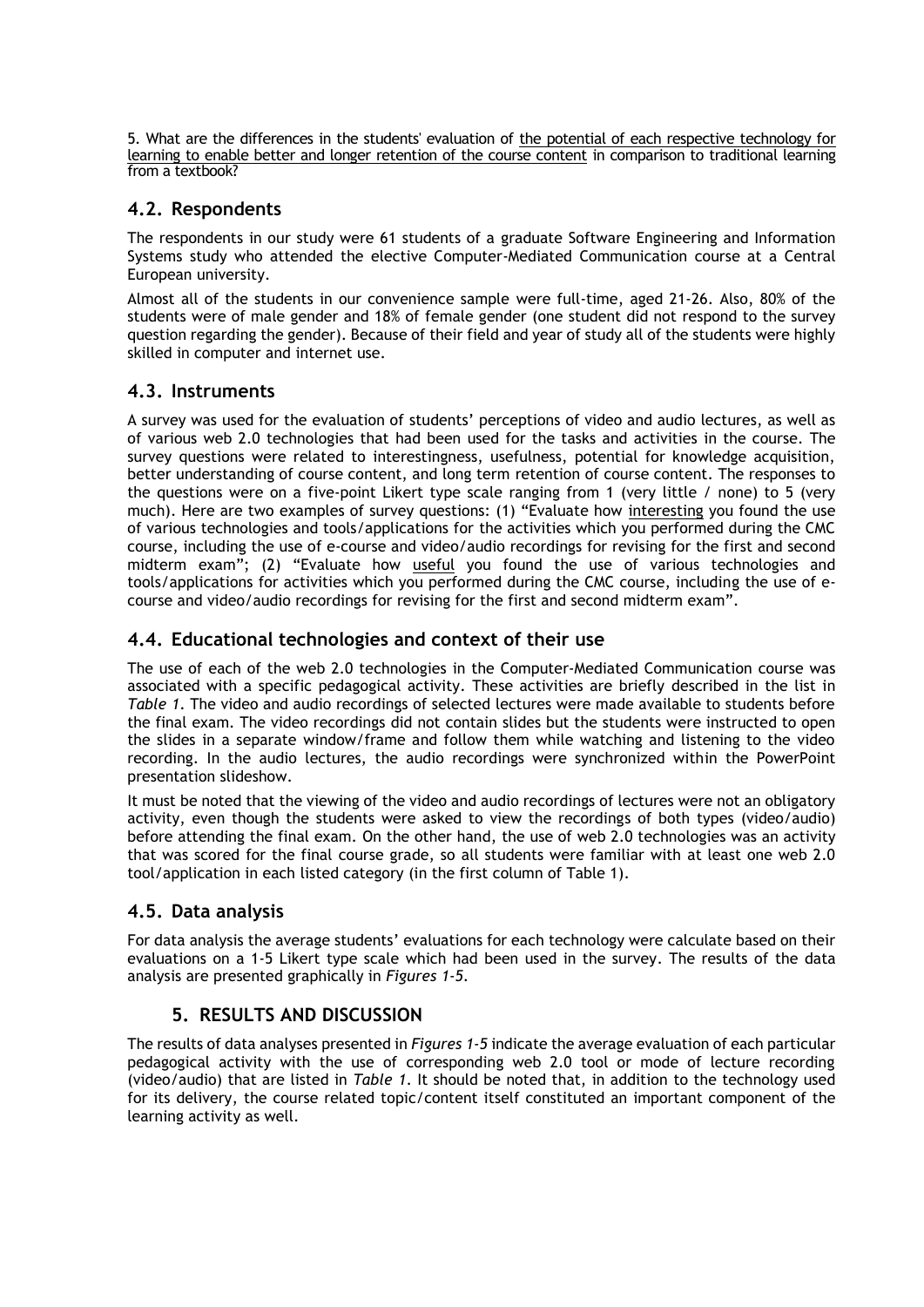**Table 1.** Learning technologies in the hybrid Computer-Mediated Communication university course and the related pedagogical activities for their use.

| <b>WEB 2.0 TECHNOLOGY</b>                      | PEDAGOGICAL ACTIVITY                                                                                                                           |
|------------------------------------------------|------------------------------------------------------------------------------------------------------------------------------------------------|
| Mendeley - reference management                | Search for and creation of collections of research papers<br>on a topic of students' interest related to CMC course.                           |
| Diigo/Delicious - social bookmarking           | Search for and creation of collections of research papers<br>on a topic of students' interest related to CMC course.                           |
| Google Docs                                    | Creation of online documents and collaborative writing<br>with document sharing and embedding in e-portfolio.                                  |
| Google Slides                                  | Creation of online presentations and embedding in e-<br>portfolio.                                                                             |
| Google Forms                                   | Creation of online forms for surveys and embedding in e-<br>portfolio.                                                                         |
| JotForm - web survey                           | Creation of online forms for surveys.                                                                                                          |
| Mindomo/Mindmeister/Bubbl.us -<br>mind mapping | Creation of an online mind-map for illustration of a<br>specific theoretical concept.                                                          |
| Gliffy/Creately - flowcharts                   | Creation of a block-diagram or flowchart to depict a<br>process of use of internet tool/application or selected<br>online communication skill. |
| Netvibes - mashup                              | Creation of a mashup of selected web sites according to<br>personal preference.                                                                |
| MockFlow/Mockingbird - wireframe,<br>mockup    | Creation of a wireframe/mockup of a personal showcase e-<br>portfolio page or mashup.                                                          |
| Prezi/Emaze - online presentations             | Online presentations of a project proposal topic.                                                                                              |
| CreateDebate - online debate                   | Online debate on a topic of ethical problems related to<br>the internet.                                                                       |
| YouTube video recording of lectures            | Video recordings of lectures (without slides) on selected<br>topics from the hybrid CMC course.                                                |
| PPT slideshow with audio recordings            | Audio recordings synchronized with PowerPoint slides<br>("slideshow") on selected topics from the hybrid CMC<br>course.                        |

According to the results of data analysis in *Figure 1*, the use of most of the web 2.0 technologies listed in *Table 1*, in combination with respective pedagogical activity and course content, received an average rating between 3.0 and 4.0 regarding *interestingness*, while the video and audio recordings both received a comparatively high rating of 4.03 and 3.75, respectively. This confirms that video recordings of lectures that were used in this study, even though they were not simultaneously accompanied with slides, were able to attract an above-the-average interest from students. It must be emphasized that the average evaluation of *interestingness* of audio recording of lectures with a synchronized slideshow were only slightly less favorably evaluated.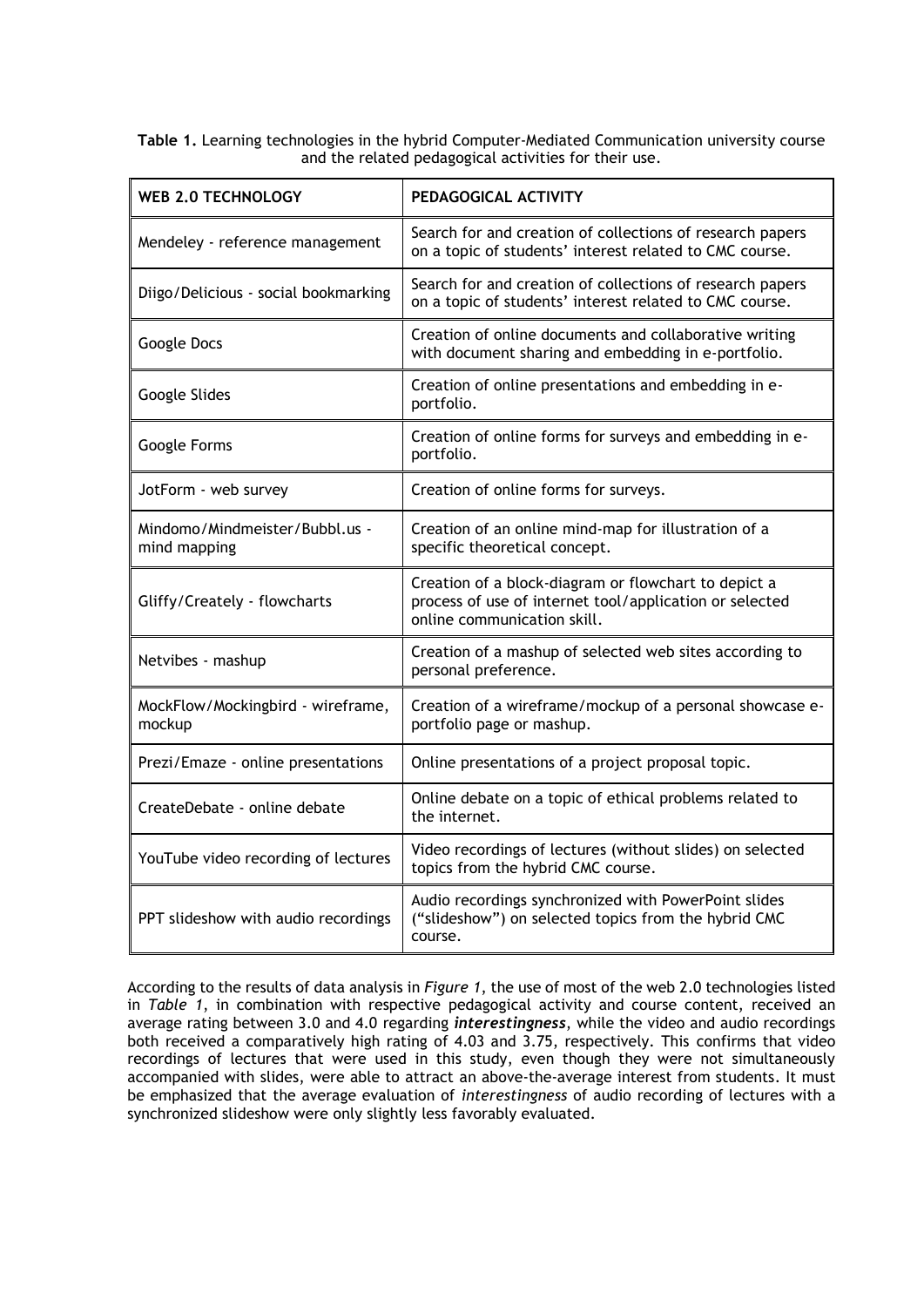

**Figure 1.** Average responses to the survey question regarding the evaluation (on a 1-5 rating scale) of interestingness of using each respective technology for learning (N=61)

The data presented in *Figure 2* indicate that the average evaluation of the *usefulness* of most of the applications of a specific learning technology in the Computer-Mediated Communication course was also between 3.0 and 4.0. As in the previous case, the average evaluations of video recordings and audio recordings regarding their *usefulness* were among the highest-rated technologies, receiving an average rating of 3.90 and 3.69, respectively. It must be noted that, in terms of both interestingness and usefulness, Google Documents and Google Slides also received highest ratings (slightly above 4.0).



**Figure 2.** Average responses to the survey question regarding the evaluation (on a 1-5 rating scale) of usefulness of using each respective technology for learning (N=61)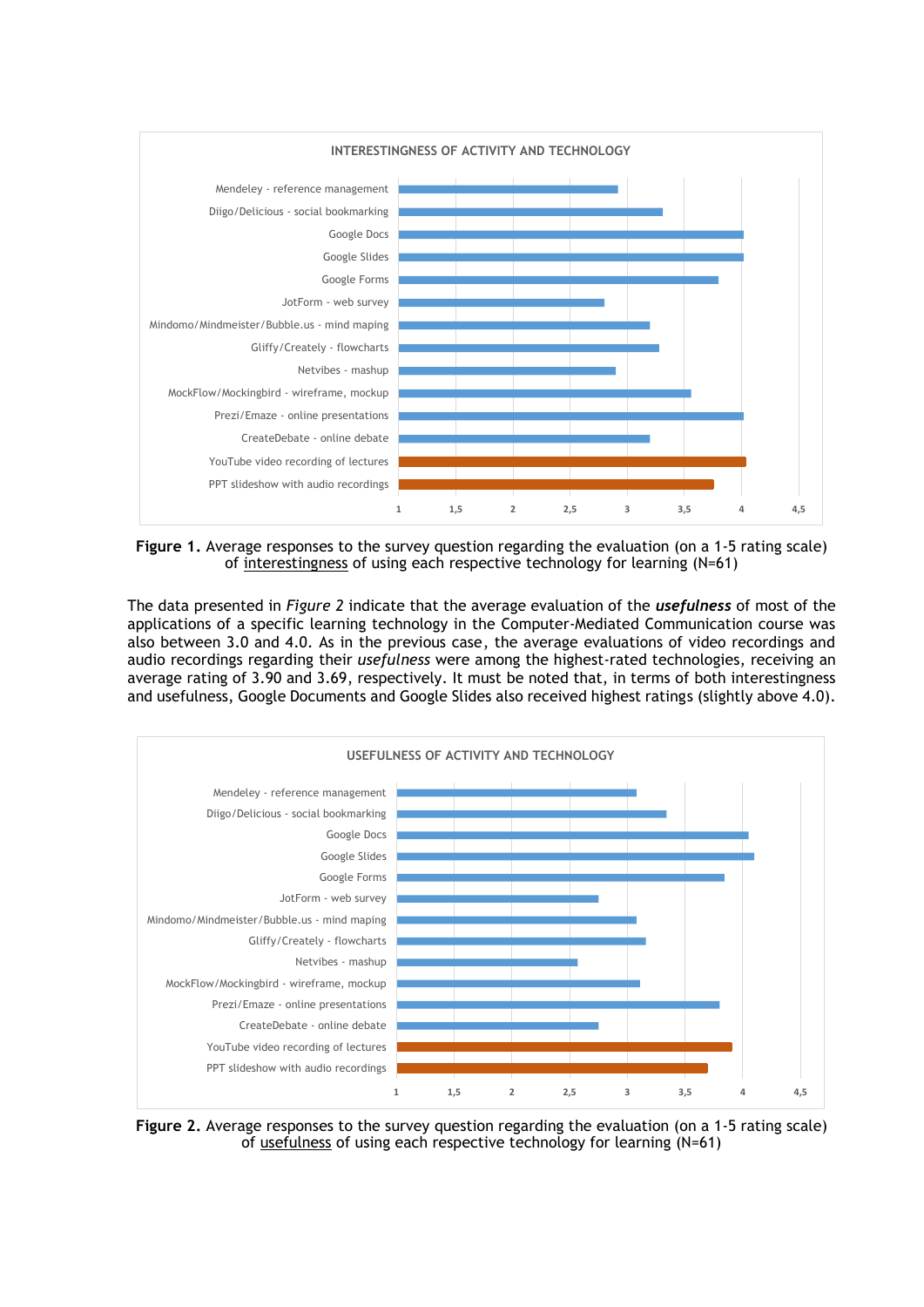*Figure 3* shows the results of the evaluation of the potential of each respective *technology to enable acquisition of new knowledge and skills* in comparison to *traditional learning from a printed textbook with illustrations.* In this case, most of the average ratings of students were in the range from 3.0 and 3.5, but again the ratings of video recordings of lectures on YouTube and audio recordings with a PowerPoint slideshow were among the highest, with an average rating of 3.48 and 3.49, respectively. It must be noted that the Likert scale rating of "3" represented "the same/equal" level of understanding as that provided by the traditional way of teaching/learning with printed textbooks.



**Figure 3.** Average responses to the survey question regarding the evaluation (on a 1-5 rating scale) of the potential of each respective technology for learning to enable acquisition of new knowledge and skills (N=61)



**Figure 4.** Average responses to the survey question regarding the evaluation (on a 1-5 rating scale) of the potential of each respective technology for learning to enable better understanding of the course material in comparison to traditional learning from a textbook (N=61)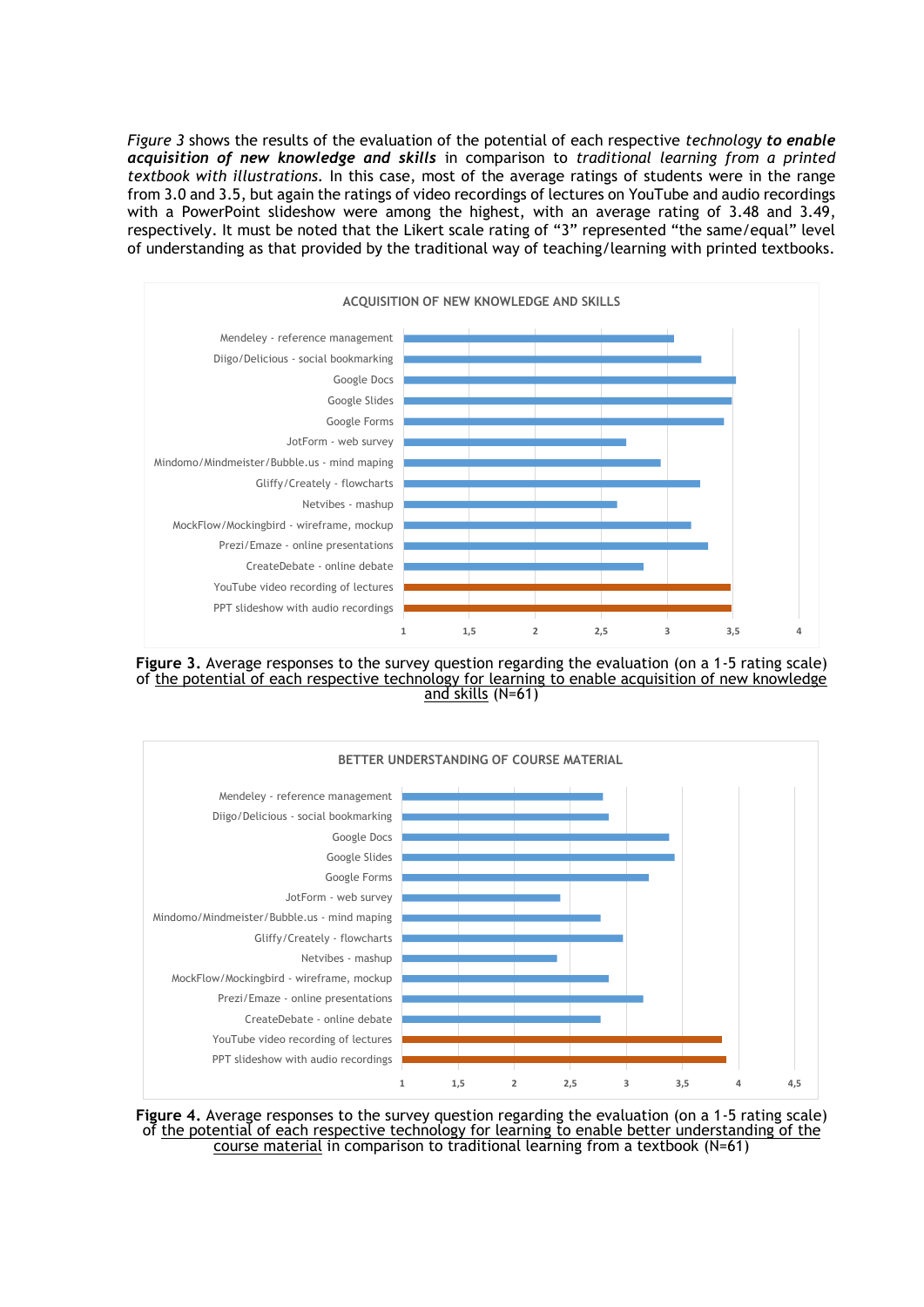The data presented in *Figure 4* indicate that *video* recordings of lectures and *audio* recordings of lectures with slides received the highest rating concerning their potential to *enable better understanding of course material*. For most of the web 2.0 technologies the average evaluation was slightly above or below 3.0, which in the Likert scale represented "the same/equal" level of understanding as in the case of the traditional way of teaching/learning with printed textbooks. Moreover, the video recordings of lectures received the average rating of 3.85, while the average rating obtained for the audio recordings was 3.89.

Finally, the data presented in *Figure 5* show that the average evaluation regarding the *potential to better and for longer time retain the course content* with the use of a particular learning/teaching web 2.0 technology was also in most cases slightly below or above the average rating of 3.0, which in the Likert scale represented the response "similar/equal level of long term retention" as that obtained when using traditional textbooks. In this case, the evaluations of video and audio recordings received above-the-average ratings of 3.92 and 3.74, respectively, which were also the highest ratings when this survey question is concerned.



**Figure 5.** Average responses to the survey question regarding the evaluation (on a 1-5 rating scale) of the potential of each respective technology for learning for better and longer retention of the course content in comparison to traditional learning from a textbook (N=61)

Having in mind the data presented in *Figures 1-5*, it must be emphasized that the average ratings of both video and audio recordings *were above the average in all aspects of students' evaluation* of particular technologies and pedagogical activities performed in the course. Also, both video and audio recordings technologies were among the *highest-rated* when compared to other web 2.0 tools that were used for activities in the Computer-Mediated Communication course.

## **6. CONCLUSION**

In this preliminary study conducted on a convenience sample of 61 graduate students of a Computer-Mediated Communication course the authors investigated the students' ratings of video recordings of lectures and audio recordings of lectures with slides in comparison to the use of various web 2.0 technologies for teaching/learning. The main findings of our study are as follows:

- (a) Video recordings of lectures and audio recordings of lectures with slides received similar and abovethe-average ratings regarding the evaluation of interestingness, usefulness, potential for knowledge acquisition, better understanding of course content, and long-term content retention (see *Figure 1-5*).
- (b) In most cases, the video recordings of lectures and audio recordings of lectures with slides received higher average ratings than most of the web 2.0 technologies that were used for teaching/learning activities in the Computer-Mediated Communication course (see *Figure 1-5*).
- (c) When compared to traditional forms of learning with a printed textbook, most of the web 2.0 technologies in general received only an either *slightly* higher or *slightly* lower average rating than traditional forms of learning (see *Figure 4* and *Figure 5*); i.e. they manifested no superiority to the use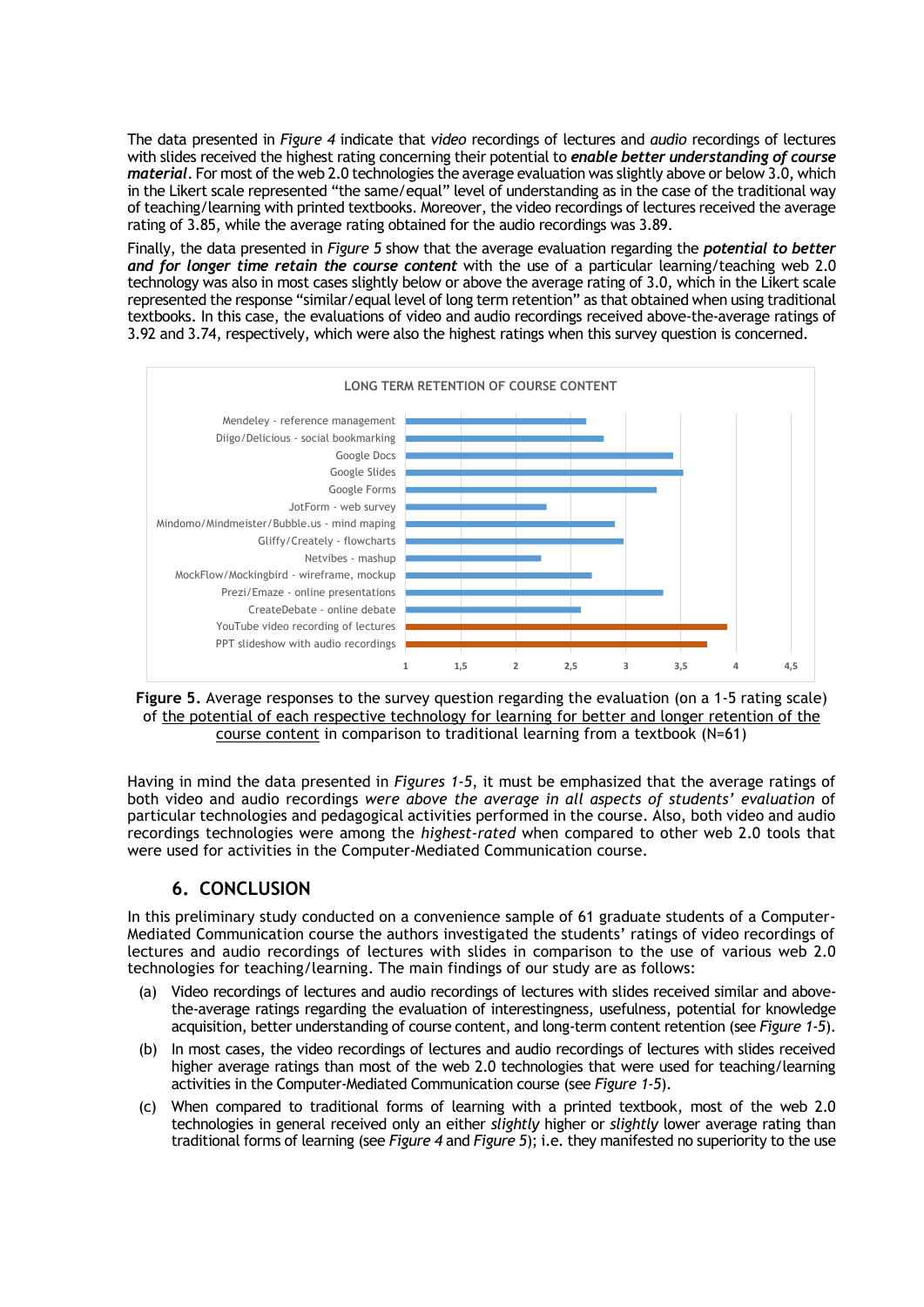of a printed textbook as means of learning regarding the specific context and their respective learning activity in the Computer-Mediated Communication course (see *Table 1*).

(d) When compared to traditional forms of learning with a printed textbook, video recordings of lectures and audio recordings of lectures with slides received similar and above-the-average ratings regarding better understanding of the course material and longer retention of course content (see *Figure 4* and *Figure 5*).

The limitations of our study are related to the use of a convenience sample and only one group of students who attended the Computer-Mediated Communication course. Moreover, one of the objectives of this course was to familiarize students with theoretical aspects of different tools used for computer-mediated communication (CMC) by engaging students in different pedagogical activities in which particular online resources (audio and video lectures and web 2.0 tools) were used for content delivery and practice. In other words, in this pedagogical design, students were able to learn about CMC by using actual CMC tools. Given the specific nature of this course, it would therefore be interesting to verify whether similar results would be obtained in courses in which those tools are used for the delivery of course content not related to CMC. Also, in evaluating the use of various educational technologies in this paper only the students' perception of various aspects of their use and potential benefits for learning was taken into consideration, with no reference to other individual characteristics of students or their course achievement.

## **7. REFERENCES**

- Abeysekera, L., & Dawson, P. (2015). Motivation and cognitive load in the flipped classroom: definition, rationale and a call for research. *Higher Education Research & Development*, 34(1), 1-14.
- Adams, C., Yin, Y., Madriz. L.F.V., Mullen, S. (2014). A phenomenology of learning large: the tutorial sphere of xMOOC video lectures. *Distance Education*, 35(2), 202-216.
- Barker, L., Hovey, C. L., Subhlok, J., & Tuna, T. (2014, October). Student perceptions of indexed, searchable videos of faculty lectures. In *Frontiers in Education Conference (FIE),* 2014 IEEE, 1-8. IEEE.
- Bishop, J. L., & Verleger, M. A. (2013, June). The flipped classroom: A survey of the research. In *ASEE National Conference Proceedings, Atlanta, GA*, 30(9), 1-18.
- Conole, G., & Alevizou, P. (2010). *A Literature Review of the Use of Web 2.0 in Higher Education: A report commissioned by the Higher Education Academy*. The Open University: Walton Hall, Milton Keynes, UK. Retrieved February 10, 2018, from: http://www.heacademy.ac.uk/assets/ EvidenceNEt/Conole\_Alevizou\_2010.pdf.
- Duffy, P. (2008). Engaging the YouTube Google-eyed generation: Strategies for using web 2.0 in teaching and learning. *Electronic Journal of e-Learning*, 6(2), 119-130.
- Griffin, D. K., Mitchell, D., & Thompson, S. J. (2009). Podcasting by synchronising PowerPoint and voice: What are the pedagogical benefits?. *Computers & Education*, *53*(2), 532-539.Harris, A.L., Rea, A. (2009). Web 2.0 and virtual world technologies: A growing impact on IS education. *Journal of Information Systems Education*, 20(2), 137-144.
- Harris, A. L., & Rea, A. (2009). Web 2.0 and virtual world technologies: A growing impact on IS education. *Journal of Information Systems Education*, 20(2), 137-144.
- Henderson, M., Selwyn, N., & Aston, R. (2017). What works and why? Student perceptions of 'useful'digital technology in university teaching and learning. *Studies in Higher Education*, *42*(8), 1567-1579.
- Hew, K.F., & Cheung, W.S. (2013). Use of Web 2.0 technologies in K-12 and higher education: The search for evidence-based practice. *Educational Research Review*, 9, 47–64.
- Kay, H.A. (2012). Exploring the use of video podcasts in education: A comprehensive review of the literature. *Computers in Human Behavior*, 28, 820–831.
- Kizilcec, R.F., Papadopoulos, K., & Sritanyaratana, L. (2014). Showing face in video instruction: Effects on information retention, visual attention, and affect. In *Proceedings of the SIGCHI Conference on Human Factors in Computing Systems (CHI '14)*. ACM, New York, NY, USA, 2095-2102.
- Korving, H., Hernández, M., & De Groot, E. (2016). Look at me and pay attention! A study on the relation between visibility and attention in weblectures. *Computers & Education*, 94, 151-161.
- Leonard, E. (2015). Great expectations: Students and video in higher education. Sage white paper.<br>Retrieved February 10. 2018. from: https://studysites.sagepub.com/repository/binaries/ 2018, from: https://studysites.sagepub.com/repository/binaries/ pdfs/StudentsandVideo.pdf